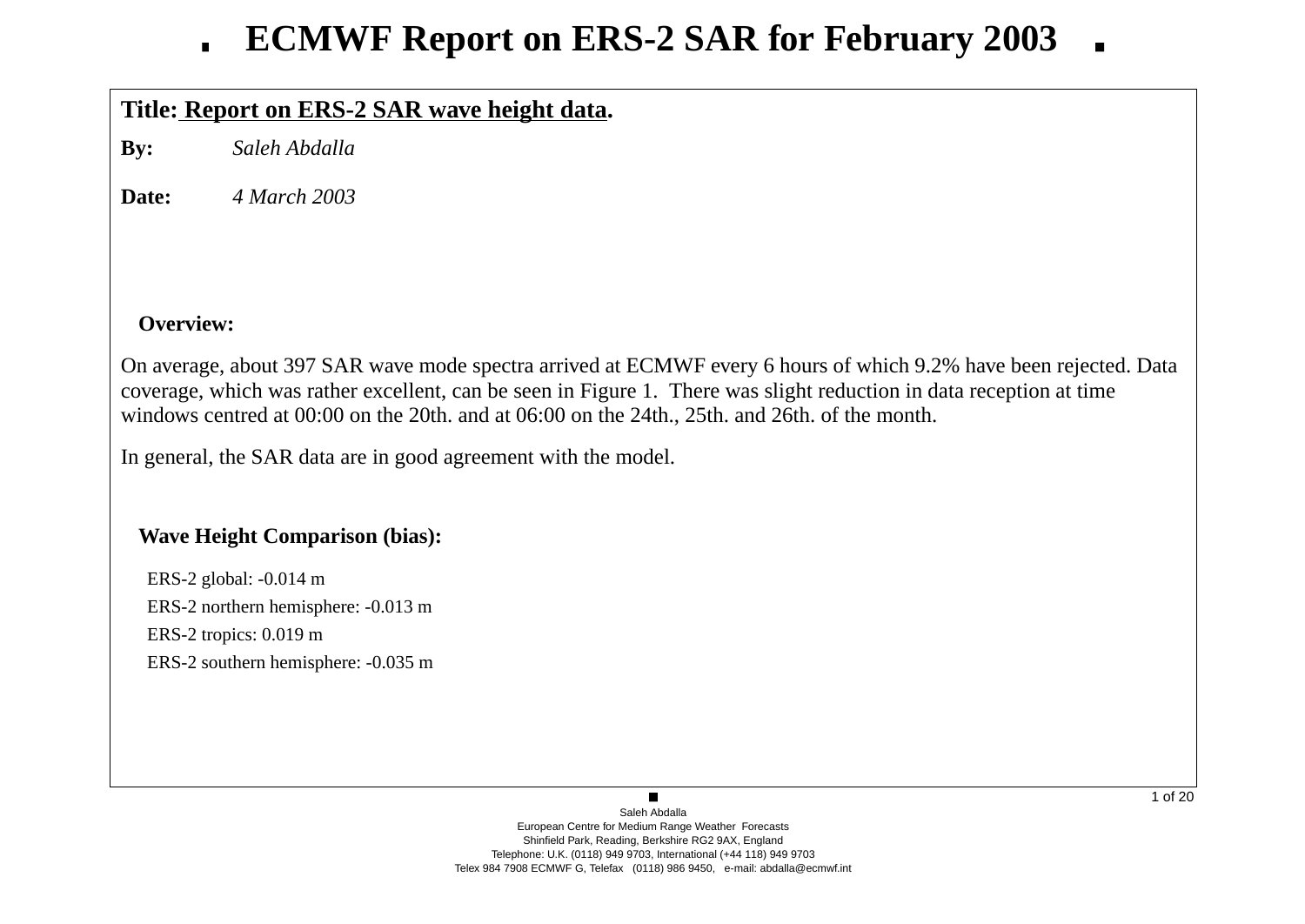# **Remarks:**

**•** The SAR worked normally this month.

# **Definitions:**

Four new integrated parameters are used to compare the SAR and the model spectra. These parameters are:

1. The mean wave period based on the '-1*th.*' moment (*<sup>m</sup>*-1) defined as:

 $T_{-1} = m_{-1} / m_0$ 

where  $m_0$  and  $m_{-1}$  are the zeroth and the '-1*th*.' moments of the wave spectrum with the *n*-*th*. moment, in general, is defined as:

$$
m_n = \int d\theta \int df \cdot f^n \cdot F(f, \theta)
$$

*F* is the wave spectrum in frequency, *f*, - direction space. The comparison between ECMWF model and SAR mean varieds for the whole month is given in Figure 7. wave periods for the whole month is given in Figure 7.

2. The wave directional spread defined as:

$$
\sigma = \sqrt{2[1 - r_1(f)]}
$$

$$
r_1(f) = \int df \int d\theta \cdot F(f, \theta) \cdot \cos[\theta - \varphi(f)]
$$

2 of 20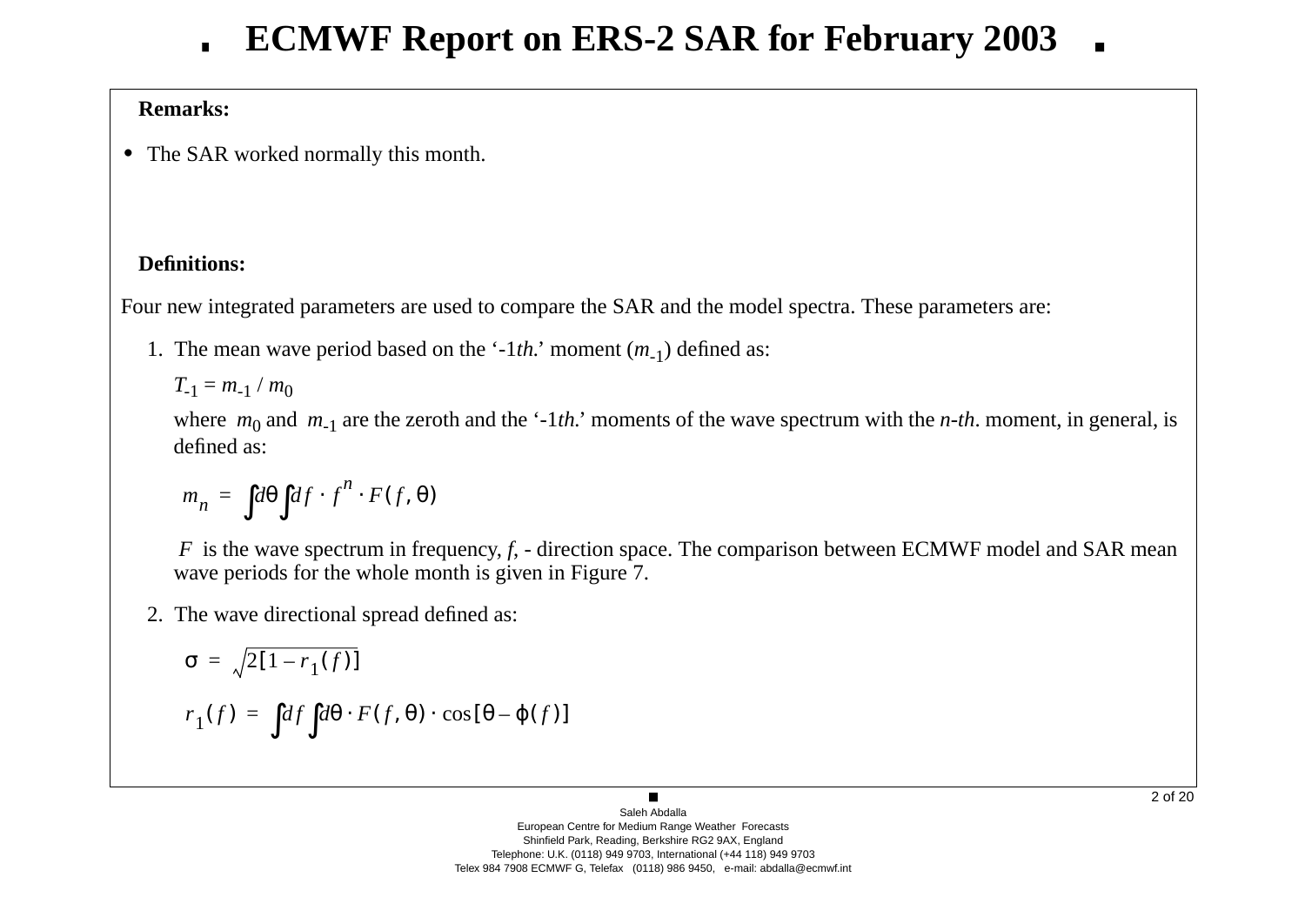$$
\varphi(f) = \operatorname{atan} \left\{ [\int d\theta \cdot F(f, \theta) \cdot \sin(\theta)] / [\int d\theta \cdot F(f, \theta) \cdot \cos(\theta)] \right\}
$$

The comparison between ECMWF model and SAR wave directional spread values for the whole month is given inFigure 8.

3. The mean wave propagation direction defined as:

$$
\varphi = \text{atan}\Bigg\{ \left[ \int df \int d\theta \cdot F(f, \theta) \cdot \sin(\theta) \right] / \left[ \int df \int d\theta \cdot F(f, \theta) \cdot \cos(\theta) \right] \Bigg\}
$$

The comparison between ECMWF model and SAR mean wave propagation directions for the whole month is given<br>in Figure 0 in Figure 9.

4. The spectral peakedness parameter of Goda (*Q*<sup>p</sup>) defined as:

$$
Q_p = 2m_0^{-2} \int d\theta \int df \cdot f \cdot F^2(f, \theta)
$$

The comparison between ECMWF model and SAR spectral peakedness (or roughly, spectral narrowness) values for the whole month is given in Figure 10.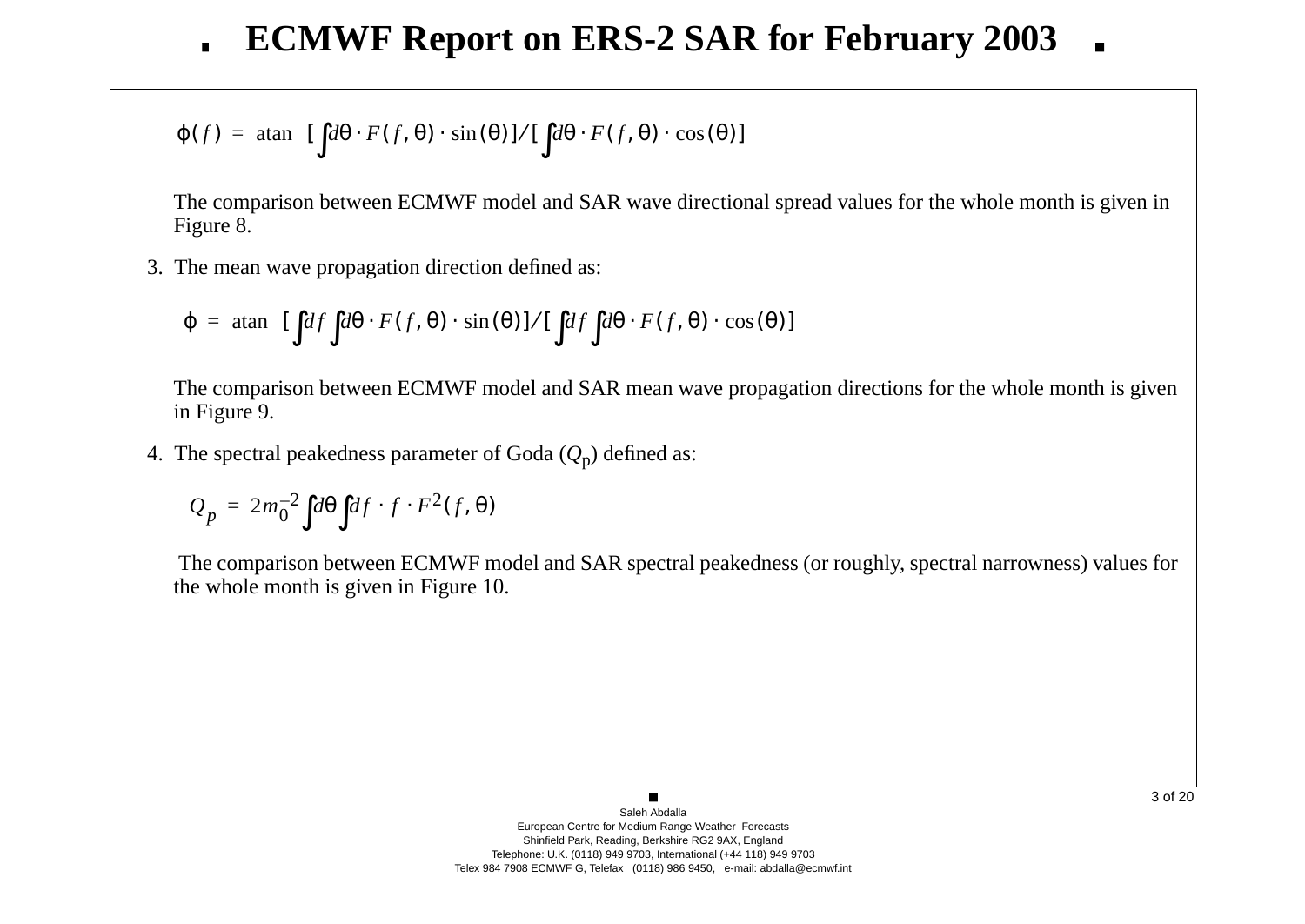# **Figure captions:**

Figure 1: Time series of data reception for ERS-2 Altimeter data for February 2003.

Figure 2: Comparison of ECMWF wave height results with ERS-2 SAR wave height data for February 2003 (global).

Figure 3: Comparison of ECMWF wave height results with ERS-2 SAR wave height data for February 2003 (northern hemisphere)

Figure 4: Comparison of ECMWF wave height results with ERS-2 SAR wave height data for February 2003 (tropics)

Figure 5: Comparison of ECMWF wave height results with ERS-2 SAR wave height data for February 2003 (southern hemisphere)

Figure 6: ERS-2 SAR wave heights: Timeseries of bias (ERS-2 - model) and scatter index (SI).

Figure 7: Comparison of ECMWF mean wave periods with ERS-2 SAR mean wave periods for February 2003 (global).

Figure 8: Comparison of ECMWF wave directional spread with that of ERS-2 SAR for February 2003 (global).

Figure 9: Comparison of ECMWF mean wave directions with those of ERS-2 SAR for February 2003 (global).

Figure 10: Comparison of ECMWF wave peakedness factor with that of ERS-2 SAR for February 2003 (global).

Figure 11: ERS-2 SAR wave heights: Timeseries of daily bias (ERS-2 - model) for the past year.

Figure 12: ERS-2 SAR wave heights: Timeseries of daily root mean square difference (RMSE) for the past year.

Figure 13: Comparison between SAR and ECMWF "2-second wave-period interval equivalent wave heights" for February 2003 (global).

Figure 14: Comparison between SAR and ECMWF "2-second wave-period interval equivalent wave heights" for February 2003 (n. hem.).

Figure 15: Comparison between SAR and ECMWF "2-second wave-period interval equivalent wave heights" for February 2003 (tropics).

Figure 14: Comparison between SAR and ECMWF "2-second wave-period interval equivalent wave heights" for February 2003 (s. hem.).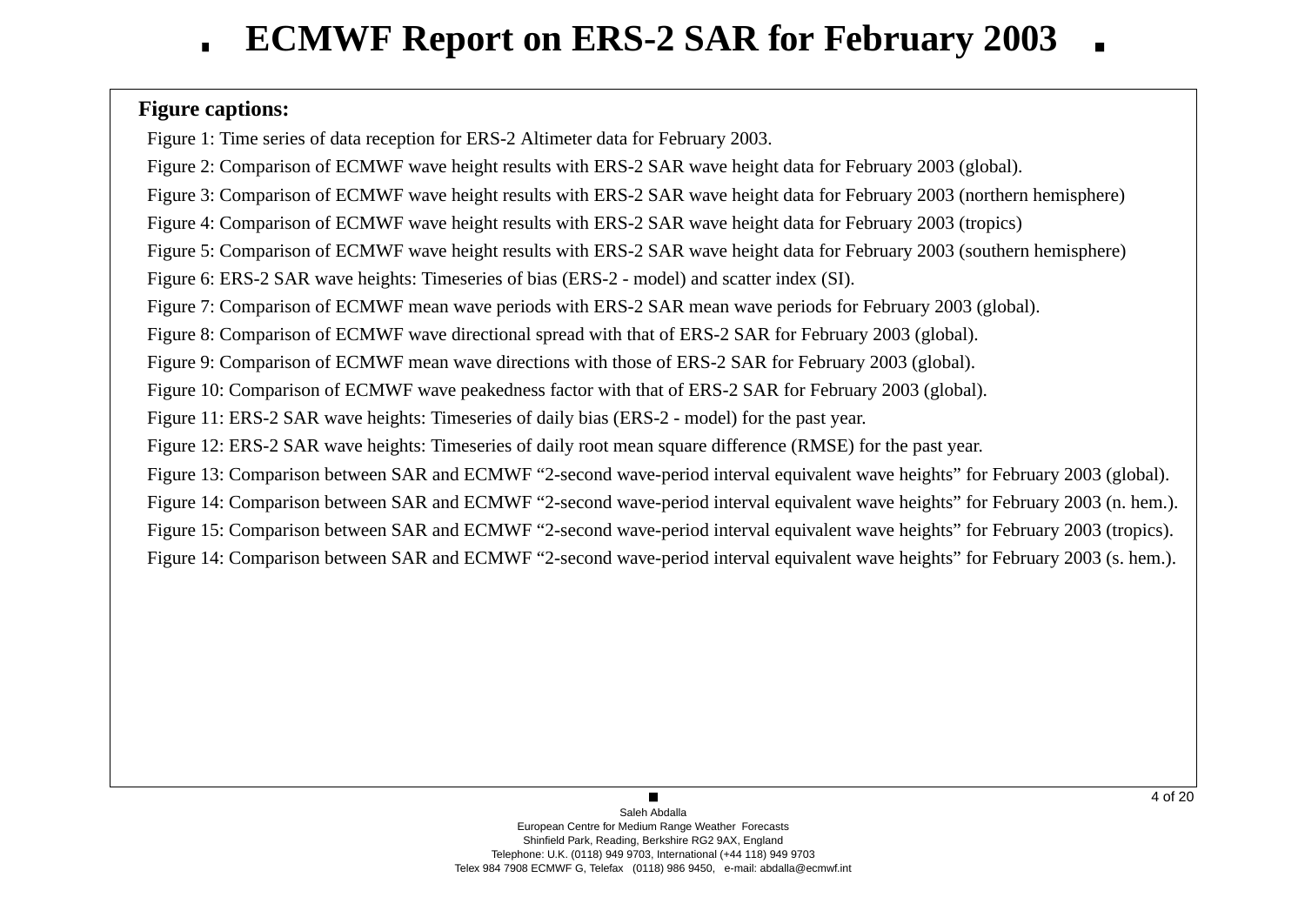

 Shinfield Park, Reading, Berkshire RG2 9AX, England Telephone: U.K. (0118) 949 9703, International (+44 118) 949 9703Telex 984 7908 ECMWF G, Telefax (0118) 986 9450, e-mail: abdalla@ecmwf.int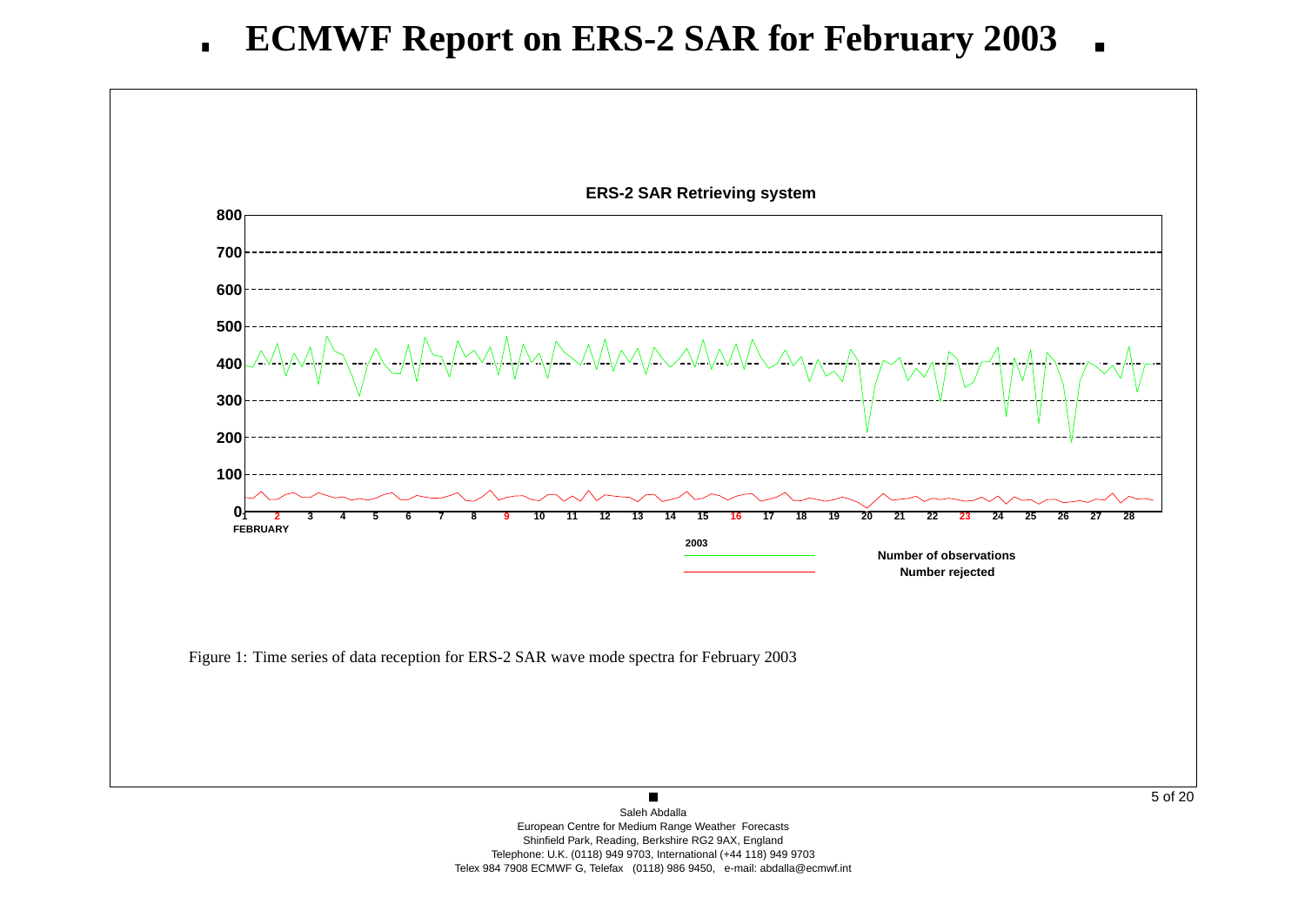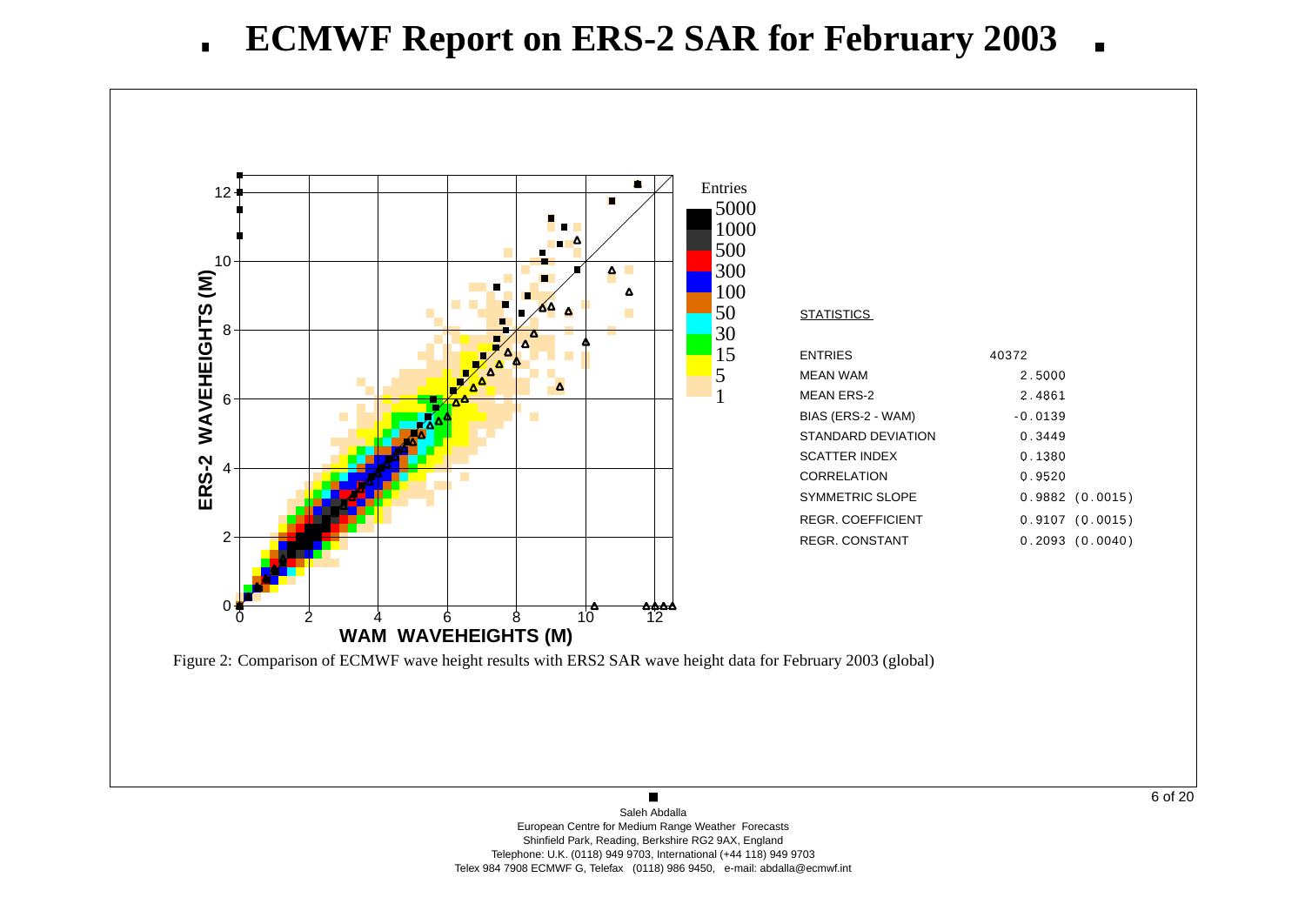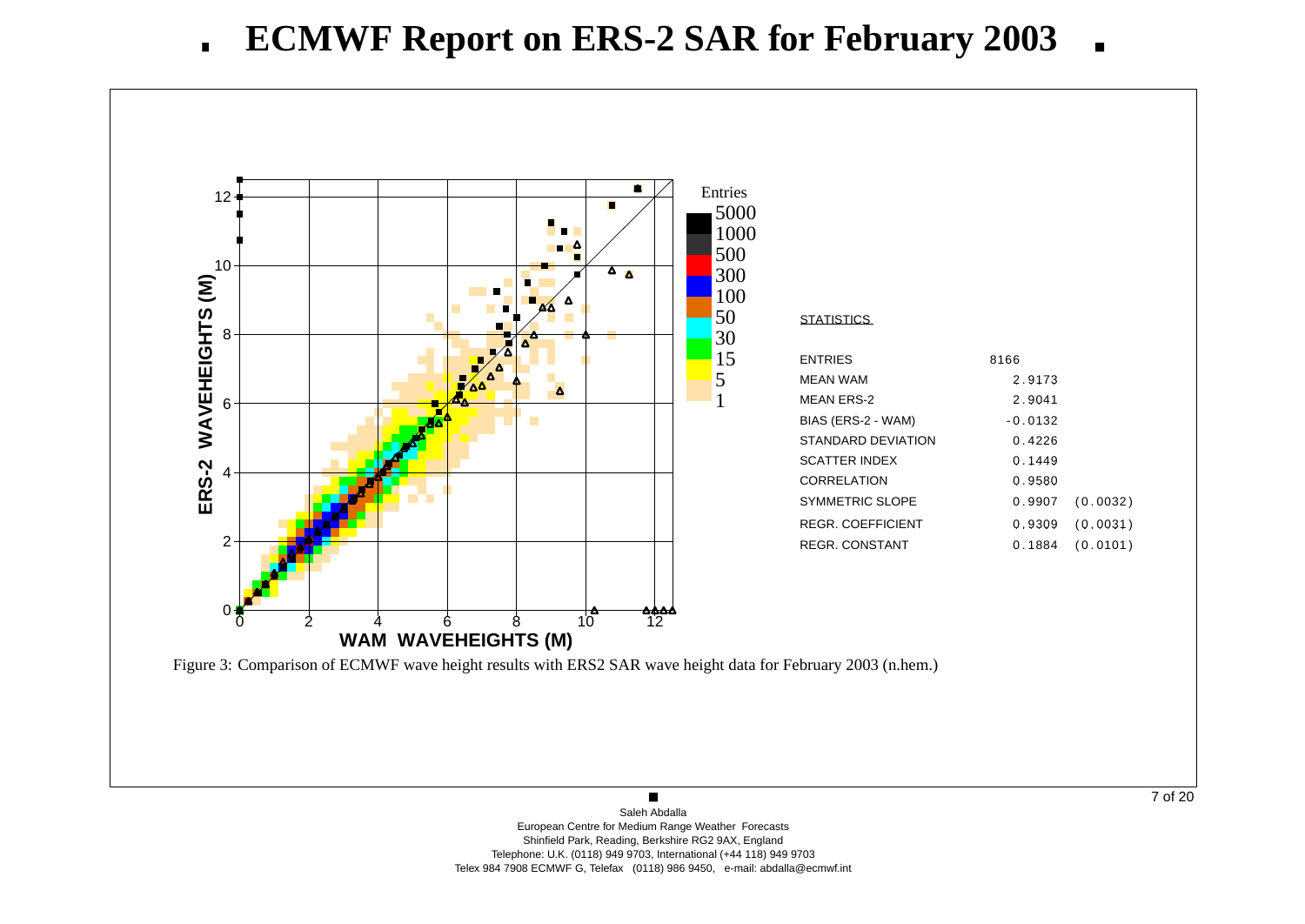

8 of 20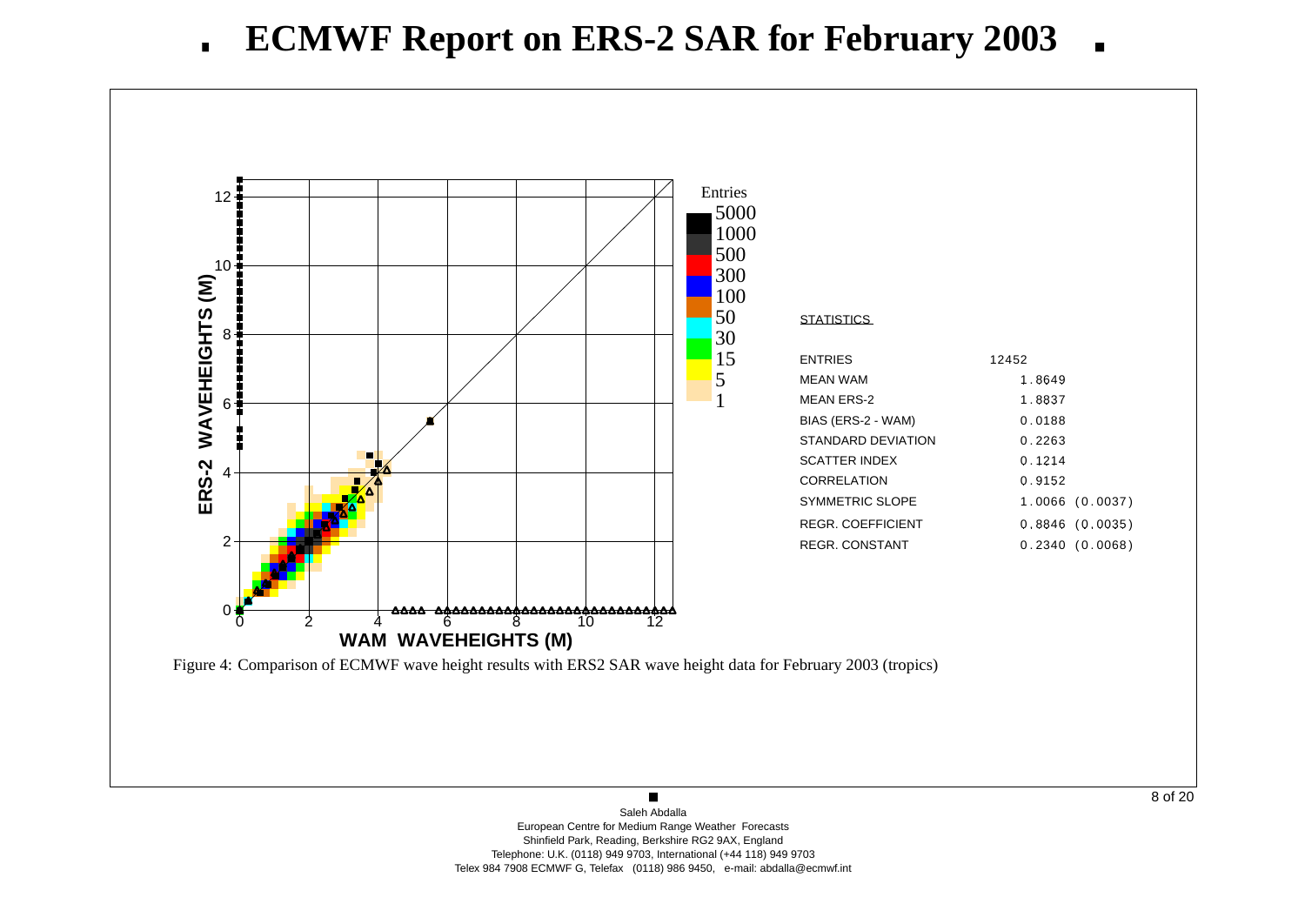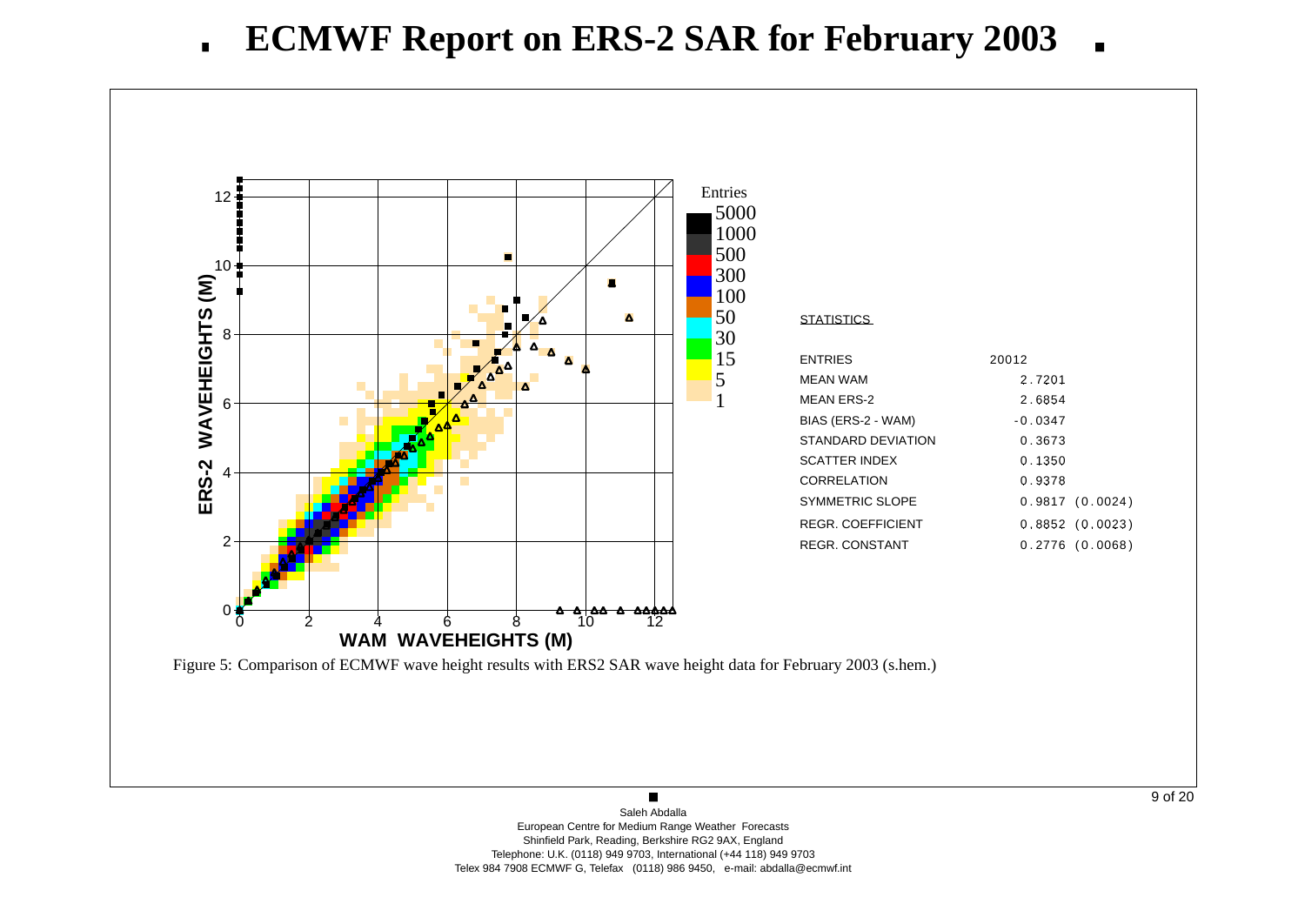

 Shinfield Park, Reading, Berkshire RG2 9AX, England Telephone: U.K. (0118) 949 9703, International (+44 118) 949 9703Telex 984 7908 ECMWF G, Telefax (0118) 986 9450, e-mail: abdalla@ecmwf.int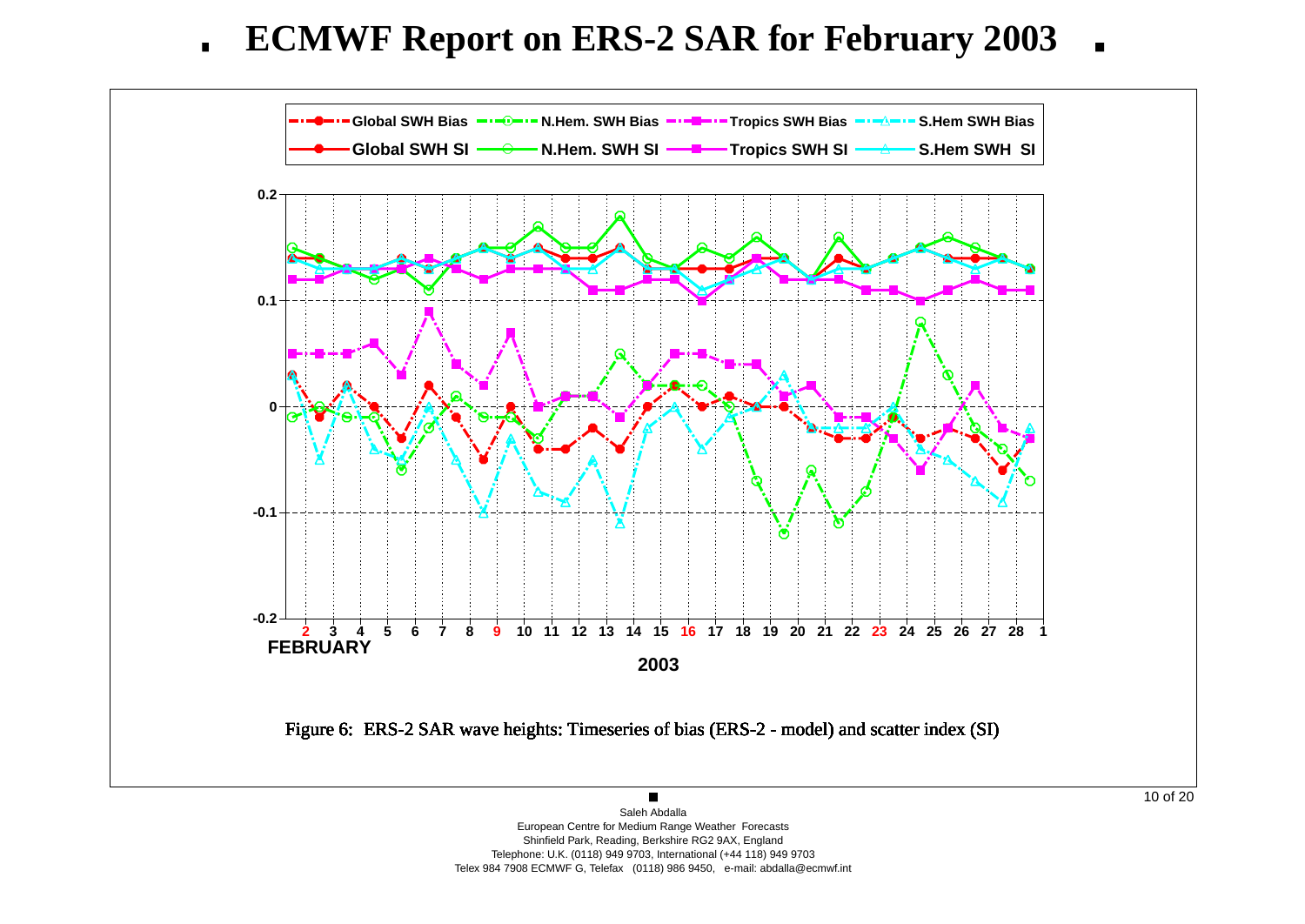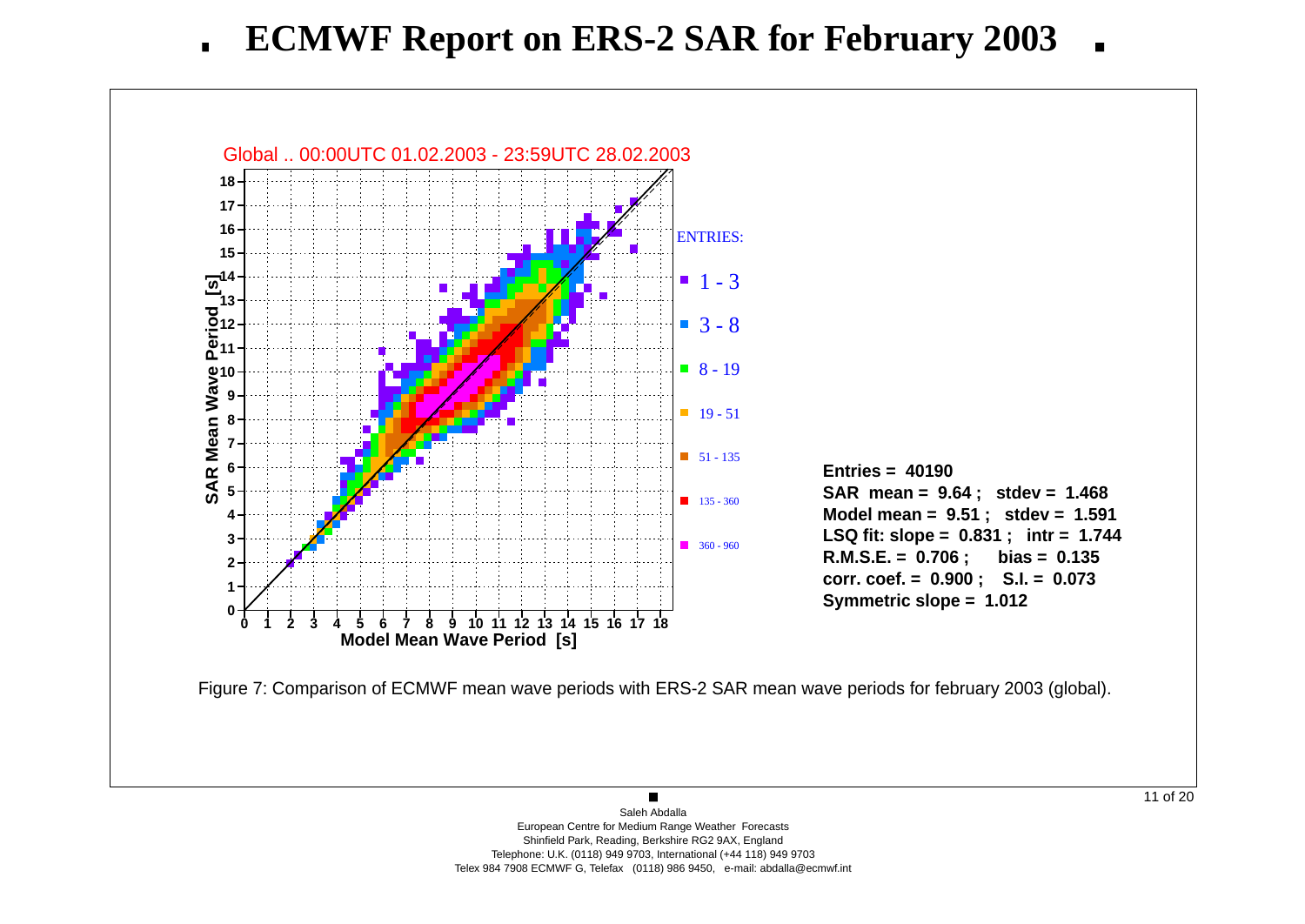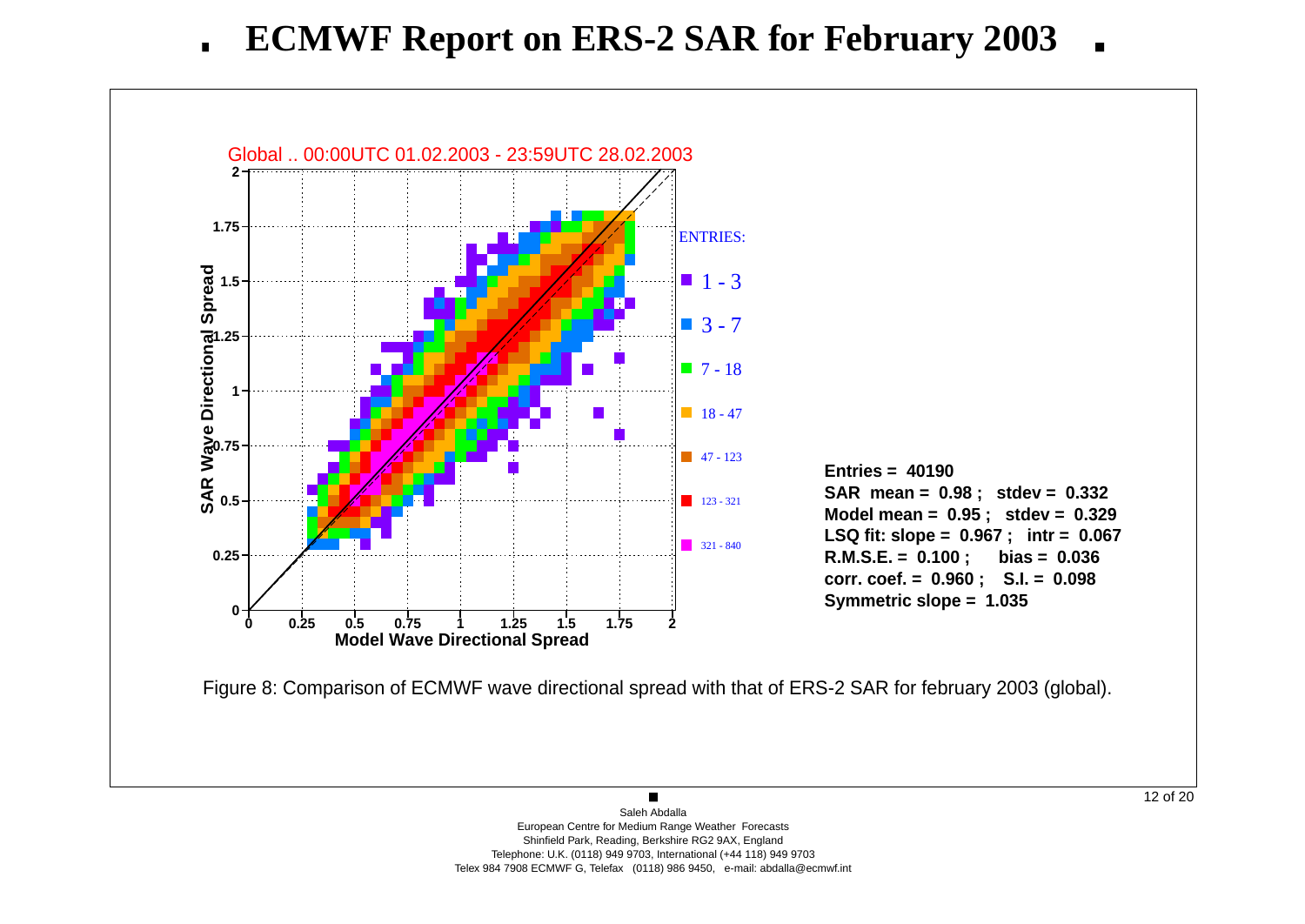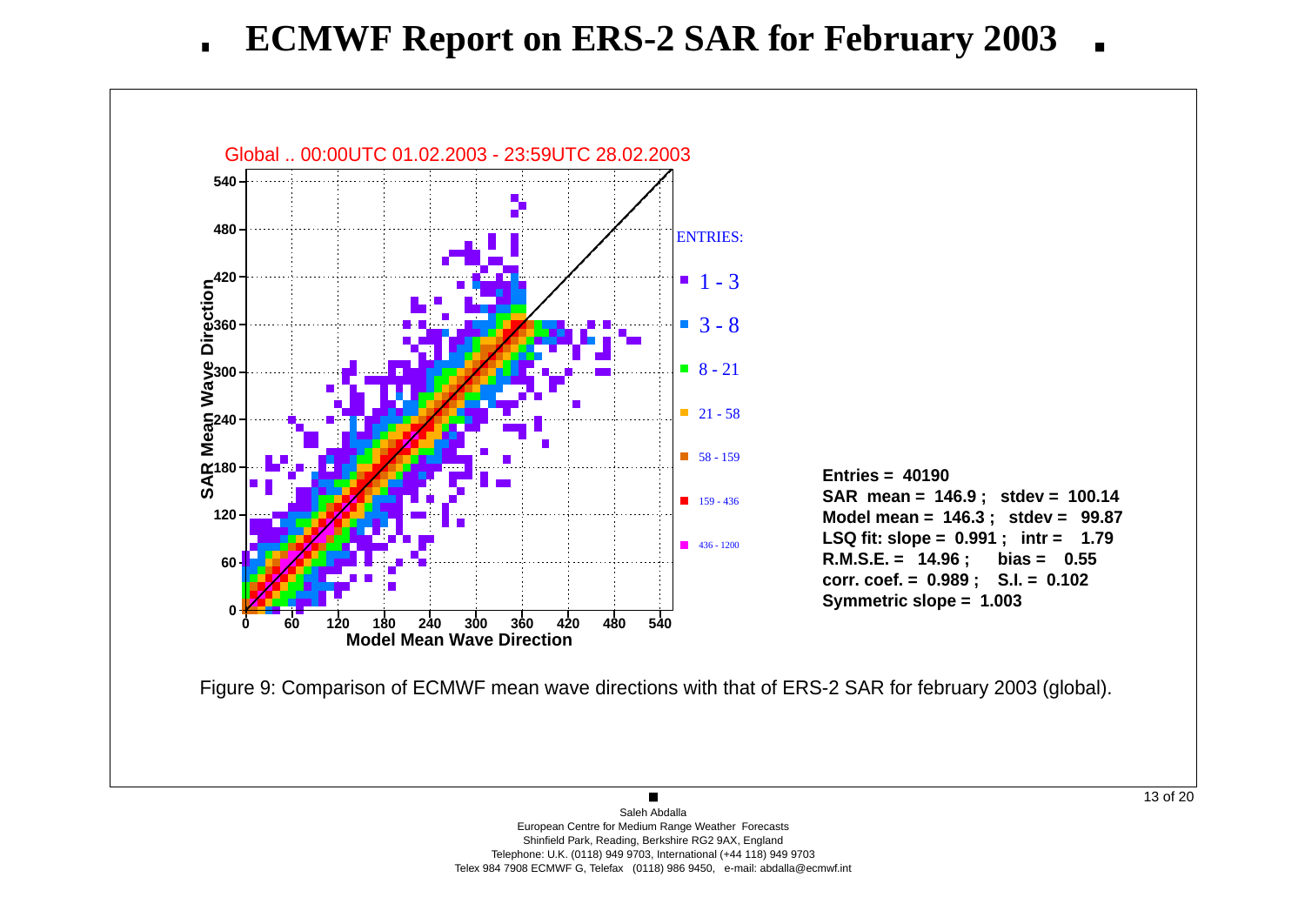**ECMWF Report on ERS-2 SAR for February 2003** $\blacksquare$ 

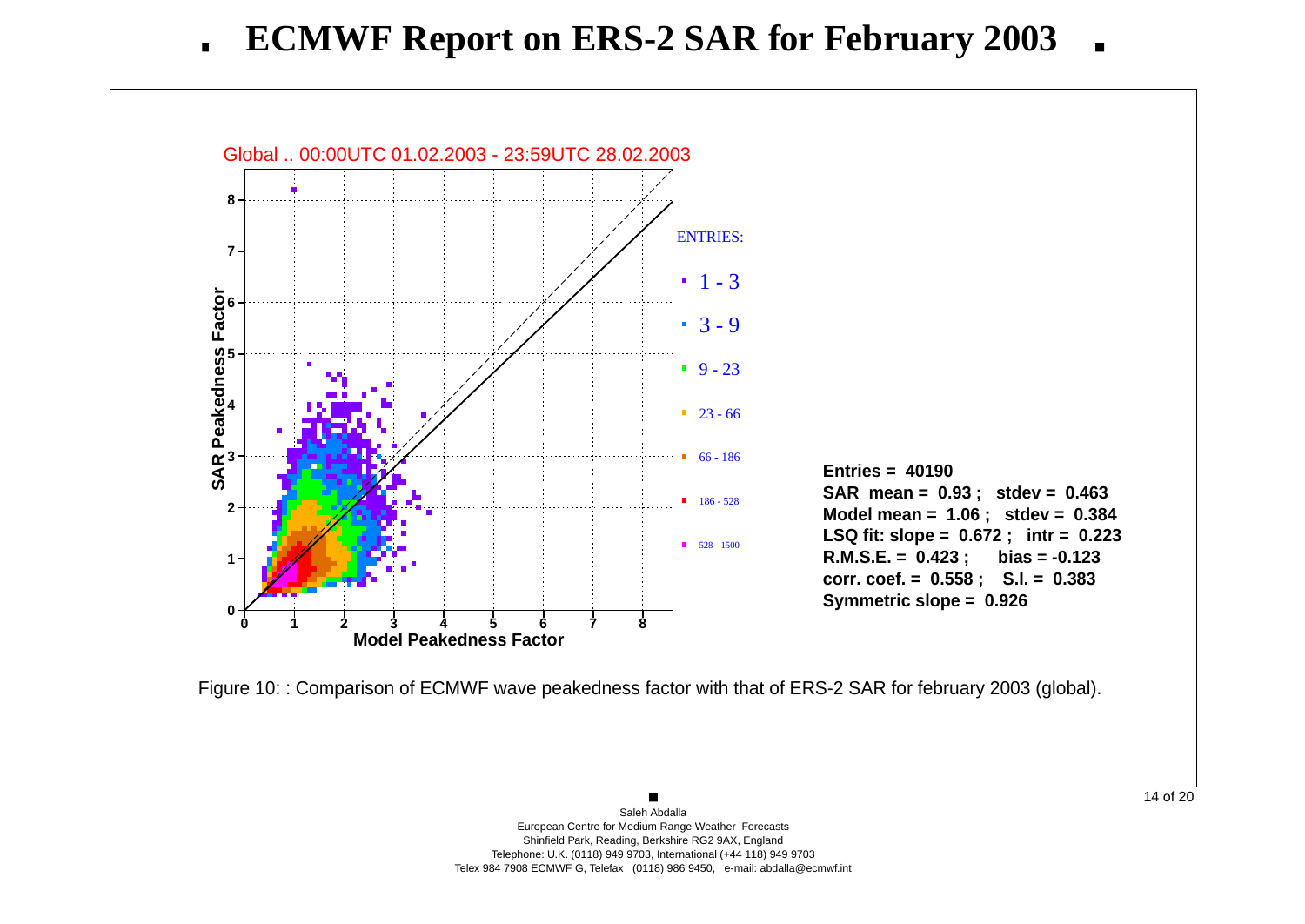

 European Centre for Medium Range Weather Forecasts Shinfield Park, Reading, Berkshire RG2 9AX, England Telephone: U.K. (0118) 949 9703, International (+44 118) 949 9703Telex 984 7908 ECMWF G, Telefax (0118) 986 9450, e-mail: abdalla@ecmwf.int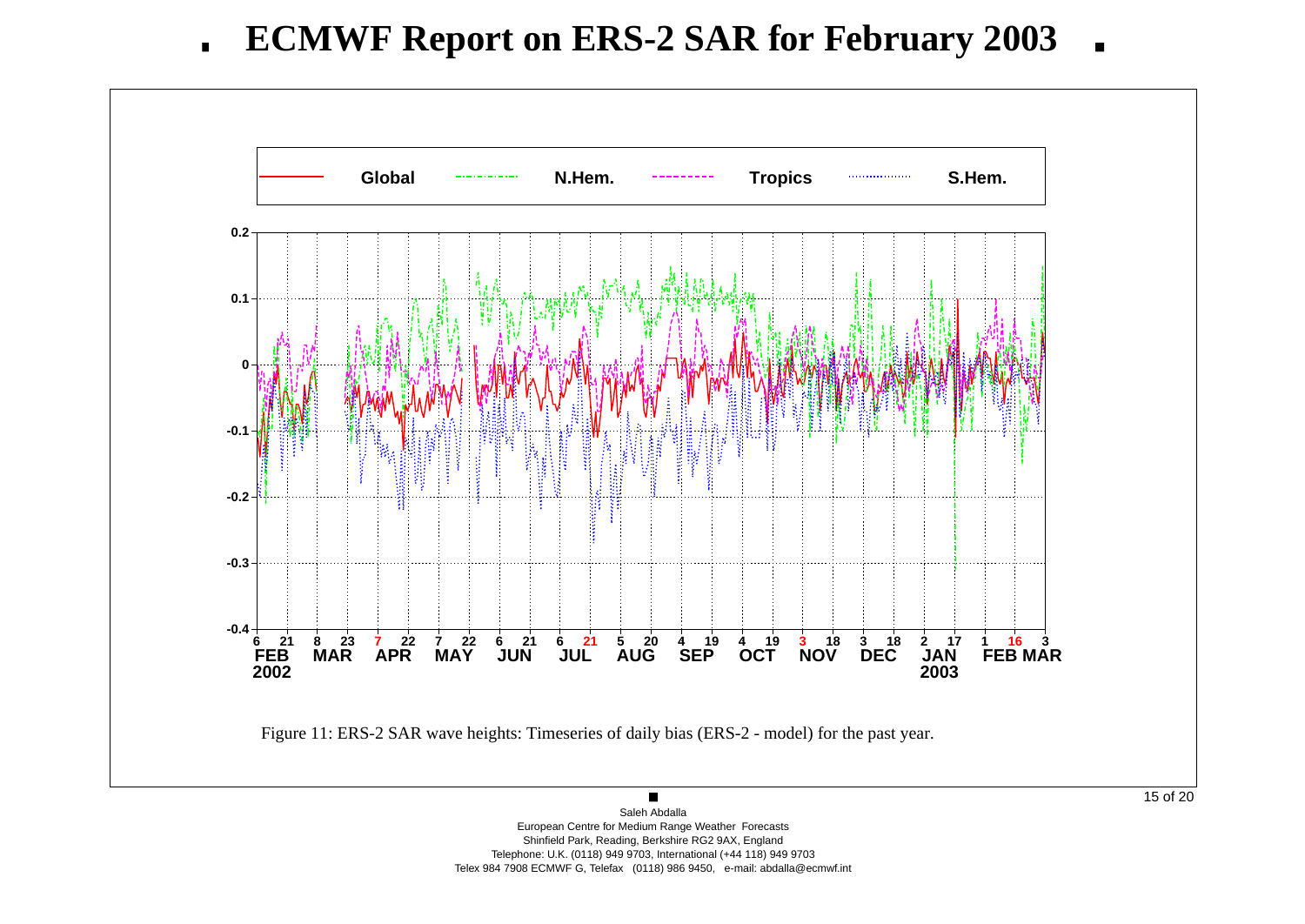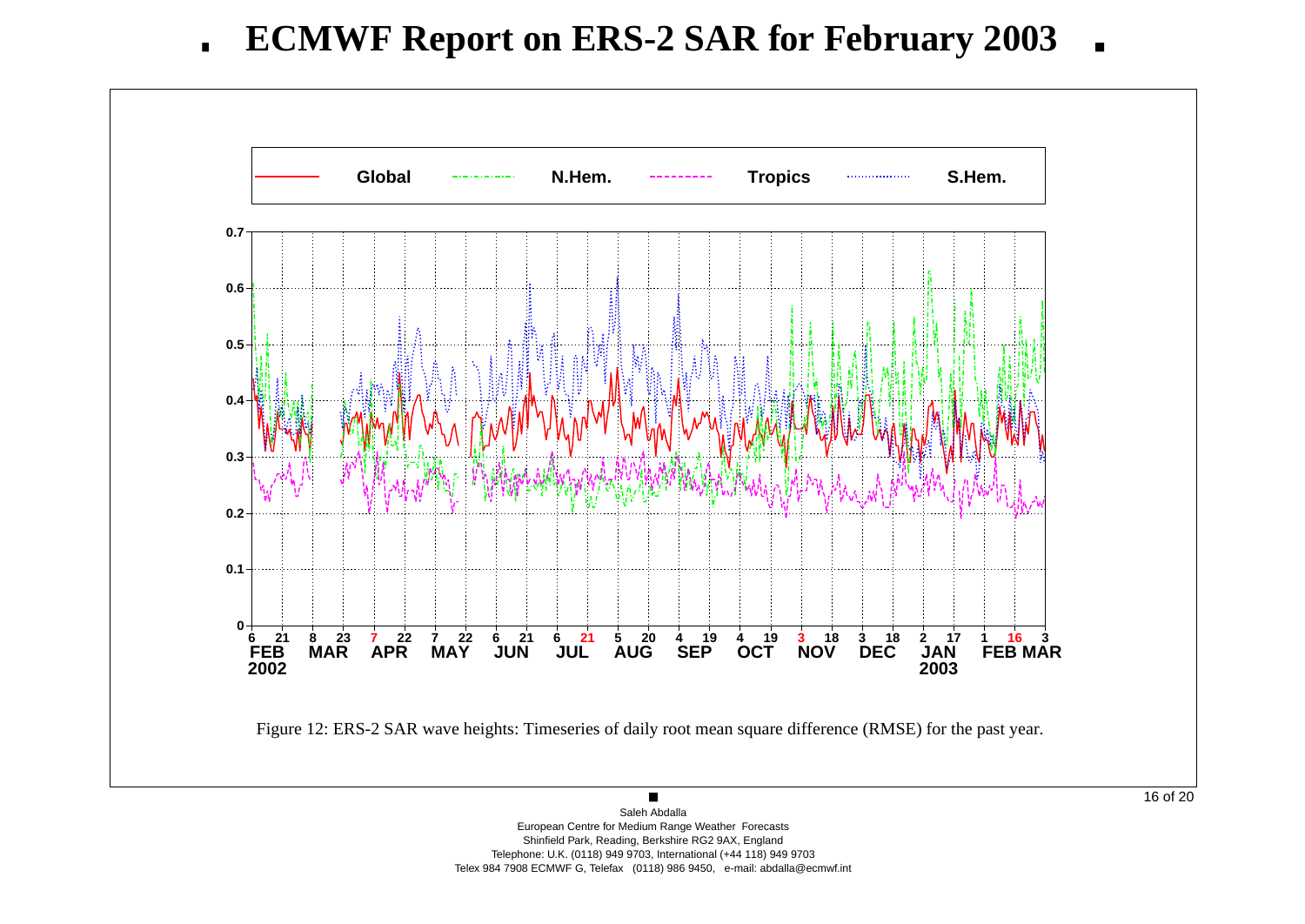**ECMWF Report on ERS-2 SAR for February 2003** $\blacksquare$ 

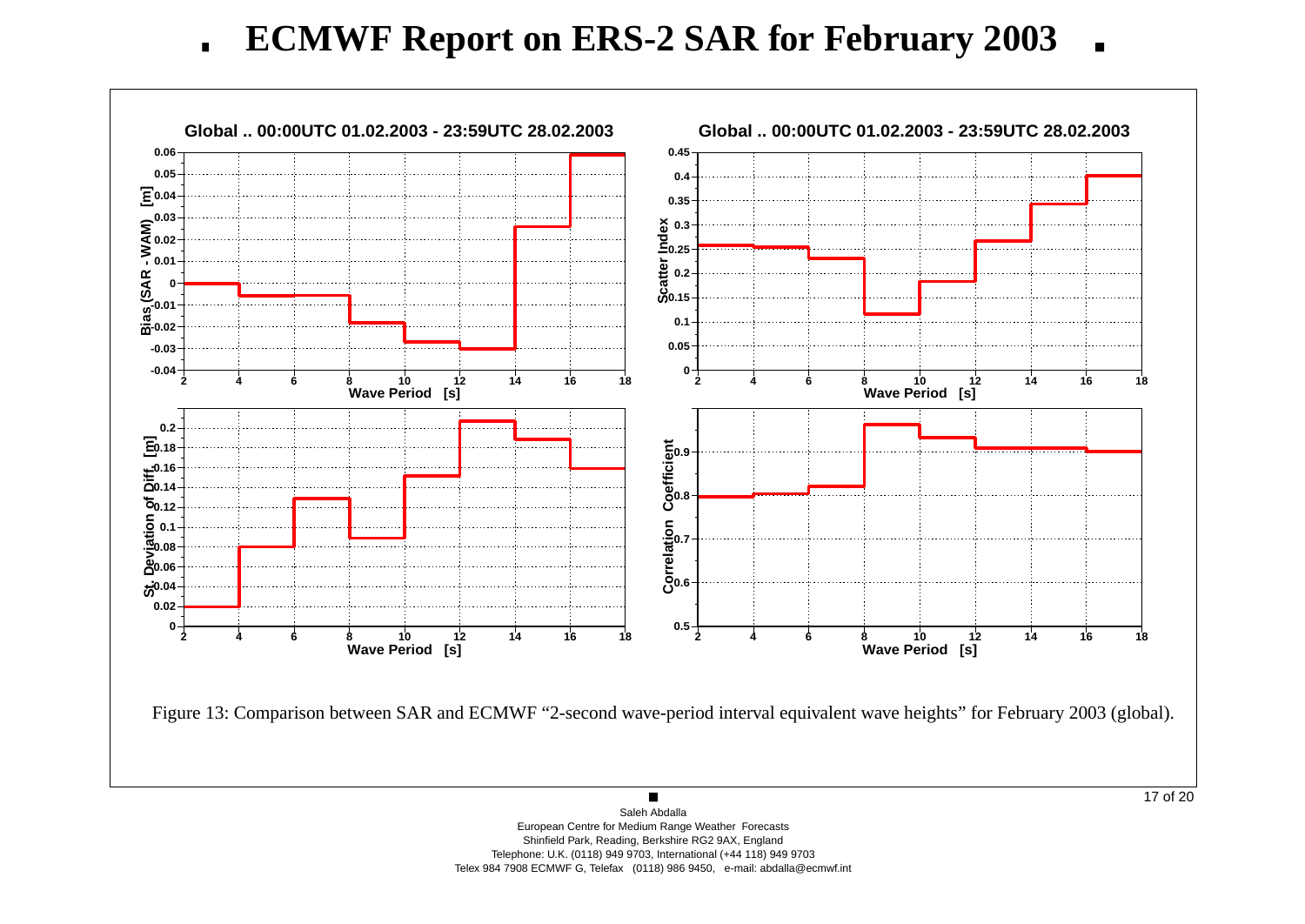**ECMWF Report on ERS-2 SAR for February 2003** $\blacksquare$ 

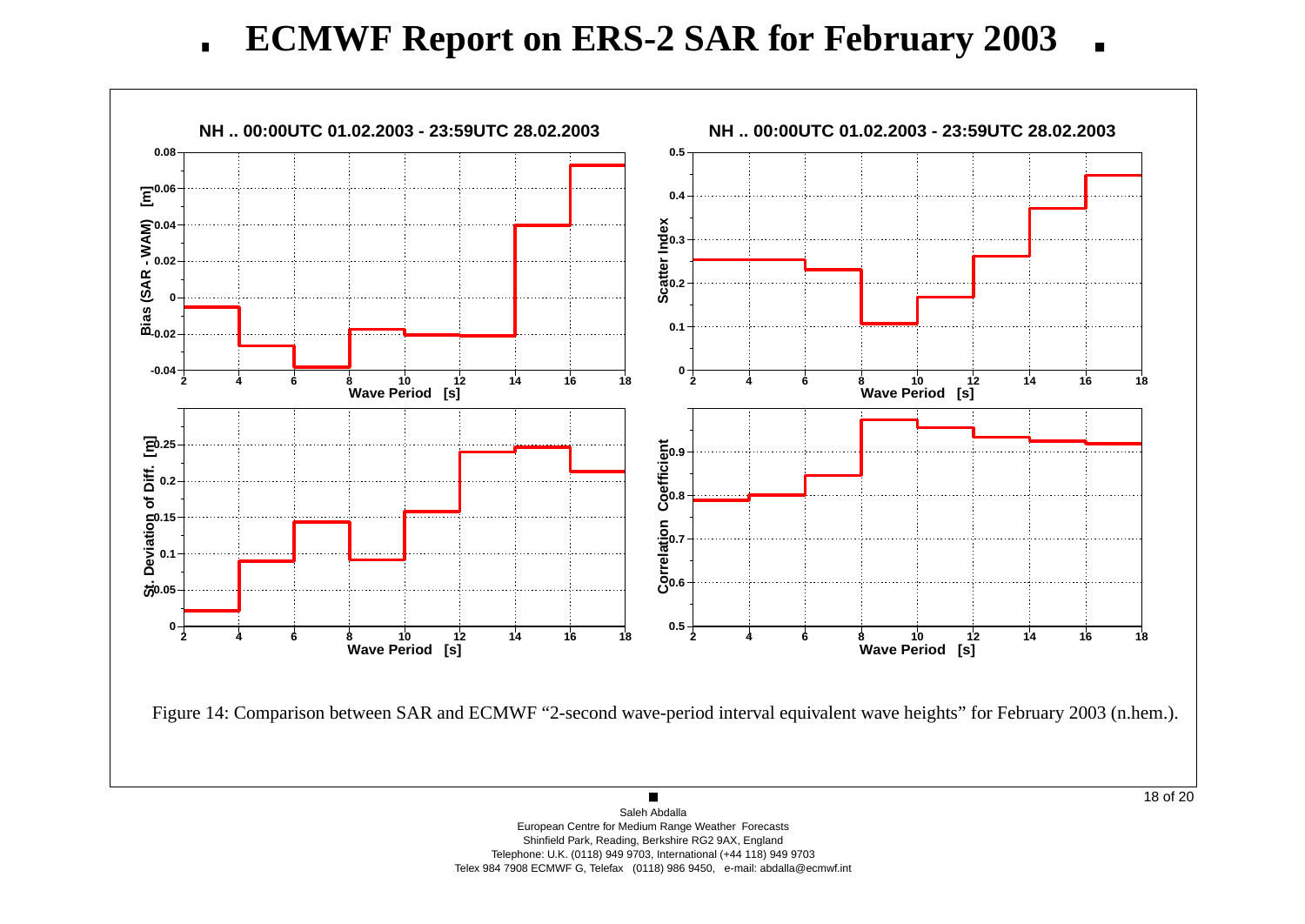**ECMWF Report on ERS-2 SAR for February 2003** $\blacksquare$